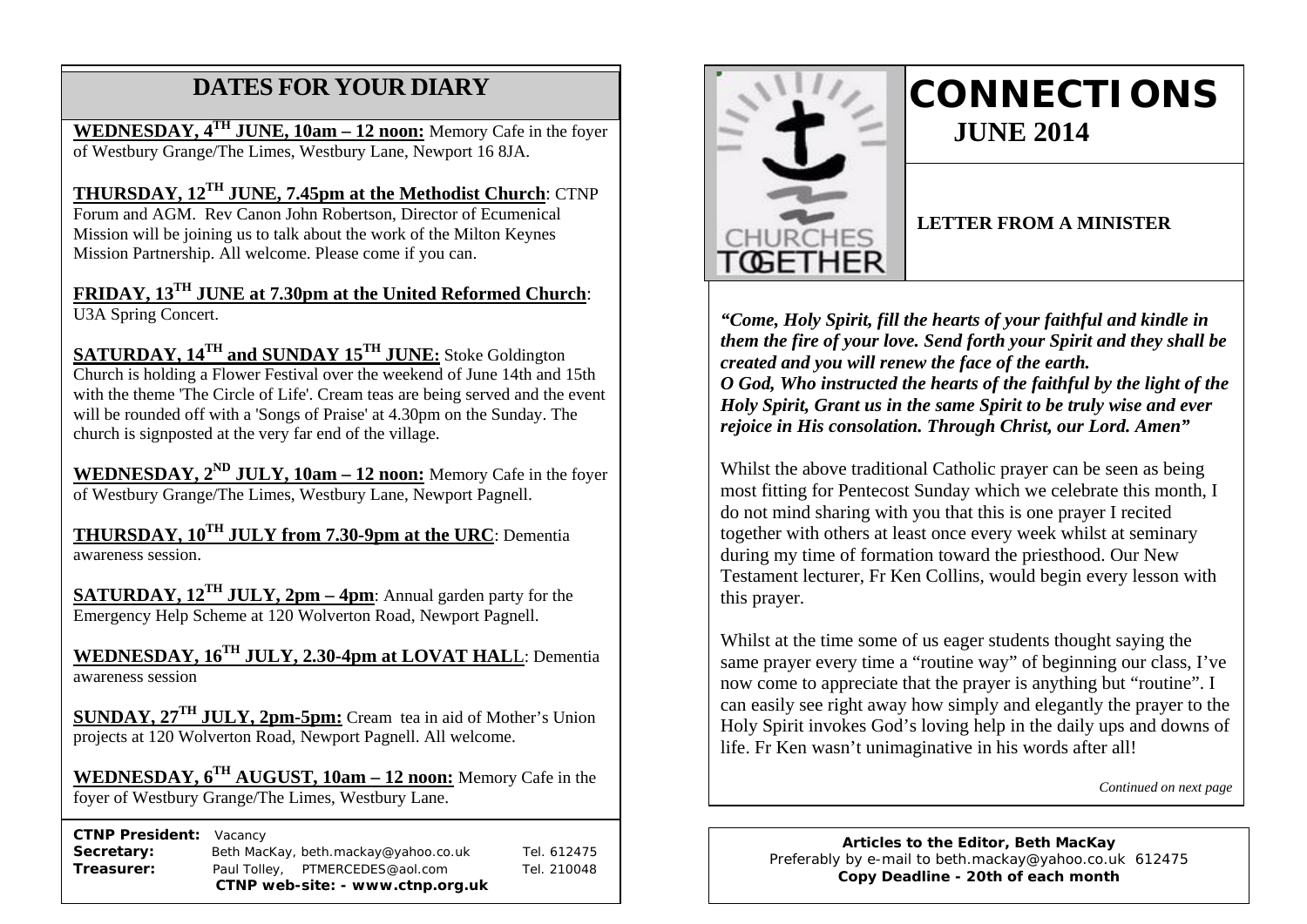## **HOLIDAY CLUB 11th – 15th August 2014**

Continued from front cover

And read again the phrase, "… the fire of your love…" Fire is a particularly fitting image. An eminent American Archbishop once noted that "fire has two great qualities: light and heat. Light is the symbol of truth. Heat is the symbol of love." The reference to fire also brings to mind the Holy Spirit's essential role in the creation not only of the world, ("moving about the face of the waters," from Genesis 1:2) but also of the Church as well! We read in the Acts of the Apostles how the Holy Spirit came as "tongues as of fire" (Acts 2:3) enlightening the disciples to spread God's Word with power and love.

This is crucial for us today when speaking about the church: not simply about bricks and mortar or even denominational structure, but the "fire of God's love" within us. When someone says you're "on fire" about something, aren't they saying you're passionate about it? We, the people who make up Churches Together in Newport Pagnell; we, who dare call ourselves Christian; we are called to be that way in expressing our love for God's truth in how we live and spread our Faith – on fire with the love of God! This too is being church! This too is living church!

May this prayer help bring you His support! "Come, Holy Spirit, fill the hearts of your faithful".

*Fr James Evans St Bede's RC Church*

#### **Emergency Help Scheme**

Once again it is that time of year when we begin to look forward to summer days. This year our Annual Garden Party will take place on **12th July from 2pm-4pm**. We are indebted to Jennifer and Ralph Mazzone who have invited us, once again, to use their lovely garden at 120 Wolverton Road (if wet we will relocate to St Lukes Church). Please come along if you enjoy a cream tea and/or a lovely garden. We look forward to seeing you there.

This year we are using Scripture Union's Rocky's Plaice material (yes it is spelt like that!) We are planning and praying for 150 primary school age children and are busy recruiting the team. The Bible content centres on the life of Peter.

Join up and have great fun with the kids and the team. If you are inexperienced – don't worry, we will provide some training and support – and we're looking for help with all sorts of tasks, not just working with the children.



For example, we need people to help prepare the hall, clear up afterwards, help run a crèche for younger children of volunteers, prepare mid-morning refreshments and lunch for the helpers, etc... There are lots of ways you can help so contact us at **Info@npbc.org.uk** or through the Holiday Club contact in your church. It's a wonderful venture to be involved in so don't miss out!

The club runs from 10am to 12.30 each day but the site at Lovat Hall will be open from 8am so you can arrive as early as you like to set up each day. Children will be divided by age group into groups of roughly ten and each group will have a leader and helpers. At other times, we all gather together for teaching, games and fun led from the front. You'll be in good company. In the midst of serving the children, the team have a lot of fun. It's great to work together. At the end of the week you will have made new friends!

Registration for children wishing to attend the Holiday Club takes place in advance via Cambourne Travel, 52 High Street, Newport Pagnell.

**www.newportpagnellholidayclub.co.uk**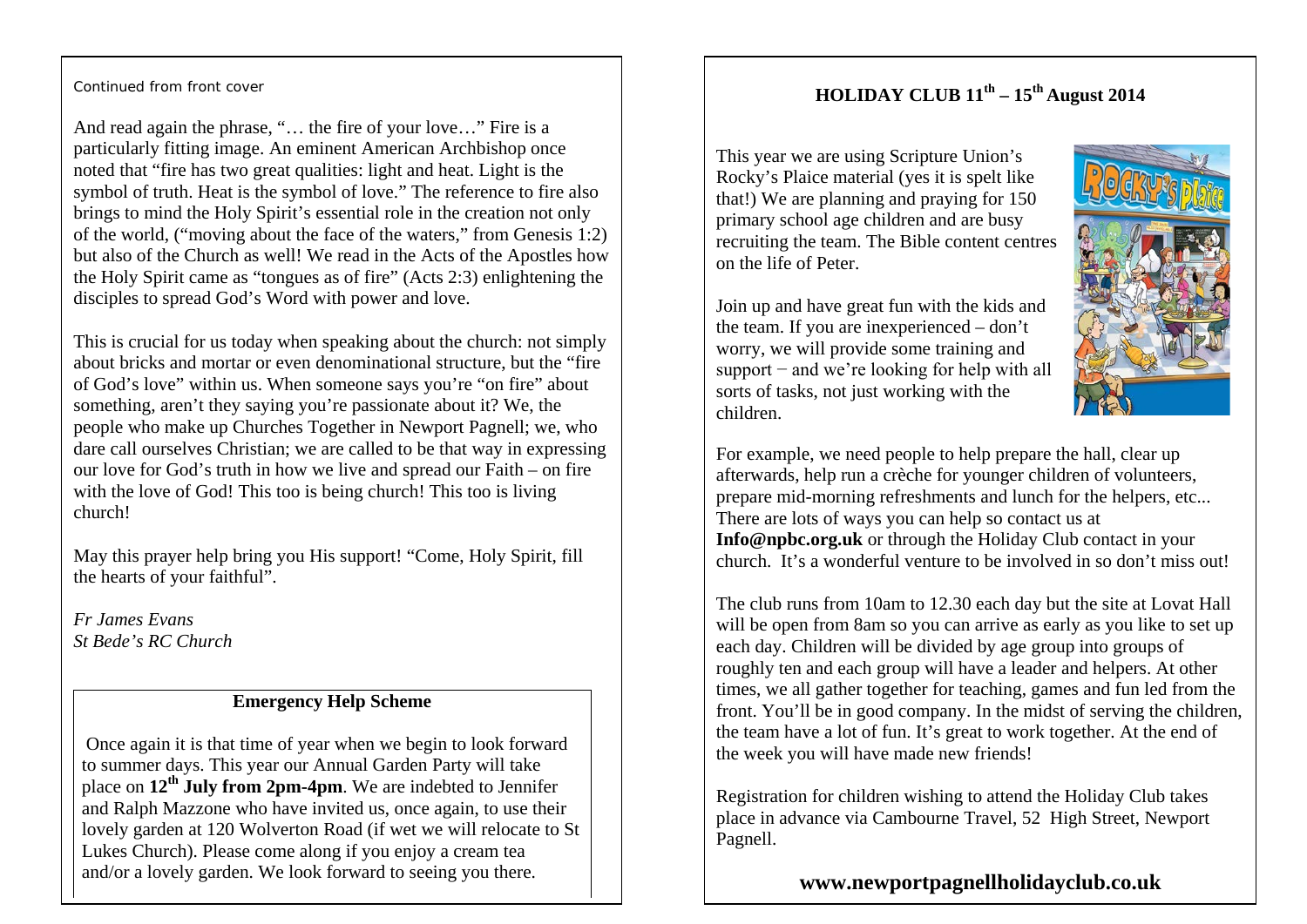## **Memory Cafe – 1st Wednesday of each month**

Come along to our Memory Cafe - a safe place where people living with dementia and their carers can find a warm welcome and support. The next Cafe runs on Wednesday, 4th June from 10am to noon at Westbury Grange. Cost is £1.50 for tea/coffee, cake and a raffle. For more information phone 01908 210322.

## **VOLUNTEERS NEEDED**

Do you have good listening, communication and interpersonal skills? We are looking for welcoming and engaging volunteers to join our friendly team. We need people to help us make our Memory Café a warm and supportive environment for people with dementia and their carers. The Café runs for 2 hours on the first Wednesday of every month from 10am to 12 noon at Westbury Grange Care home.

If you would like to find out more, please contact B Grace at Westbury Grange on 01908 210322.

## **BECOME A DEMENTIA FRIEND**

Many of us have family members or friends coping with dementia. We want our churches to be Dementia Friendly, welcoming and loving to all. To achieve this, we need to understand more about what it's like to live with dementia, and to know how to help. If you would like to know more about dementia and become a Dementia Friend, come to one of the two sessions, an afternoon or an evening session, being held in Newport Pagnell during July.

#### • **Thursday 10th July in the United Reformed church from 7.30pm - 9.00pm**

#### **OR**

• **Wednesday 16th July in the Baptist church from 2.30pm - 4.00pm**.

Hazel Reynolds is a Dementia Friends champion (part of the national initiative to create 1 million Dementia Friends by 2015), and an Alzheimer's Society volunteer, and she will be running these sessions for CTNP. The usual Dementia Friends session lasts one hour, and by adding a further fifteen minutes to these sessions we will also consider the role of *churches* within a dementia friendly community.

You can sign up for the sessions via the Dementia Friends website at **www.dementiafriends.org.uk** or by emailing Hazel at hazel\_reynolds@hotmail.co.uk.

## **CTNP NEEDS YOU!**

Our next Forum/AGM is on **Thursday, 12th June** at 7.45pm at the Methodist Church and we **desperately** need volunteers to fill the vacancies for President and Secretary. Neither role is hugely time consuming but both are important to the smooth running of CTNP activities.

Please give this prayerful consideration and email **beth.mackay@ctnp.org.uk** if you think you might be able to help with either of these roles. We would love to hear from you!

### **President/Chair (vacant since June 2013)**

- Chairs the two meetings of Forum each year (January and June) and the four Executive meetings (February, May, September and November) and approves minutes prior to circulation by the Secretary
- Represents CTNP at occasional external meetings as required (although in practice this can be delegated to other members of the Executive)
- Deals with any issues that might arise in between meetings
- Maximum term of office is two years.

## **Secretary (vacant from 12th June 2014)**

- In consultation with the Chair and other members of the Executive, prepares and circulates agenda and accompanying papers for the two meetings of the Forum each year (January and June) and for four Executive meetings per year (February, May, September and November) and prepares and circulates minutes for each of these meetings.
- Drafts any ad hoc CTNP correspondence as required throughout the year (in practice this is generally minimal)
- Acts as one of the initial contacts for CTNP (from the website and newsletters), circulating/forwarding information as appropriate
- Maximum term of office is five years.